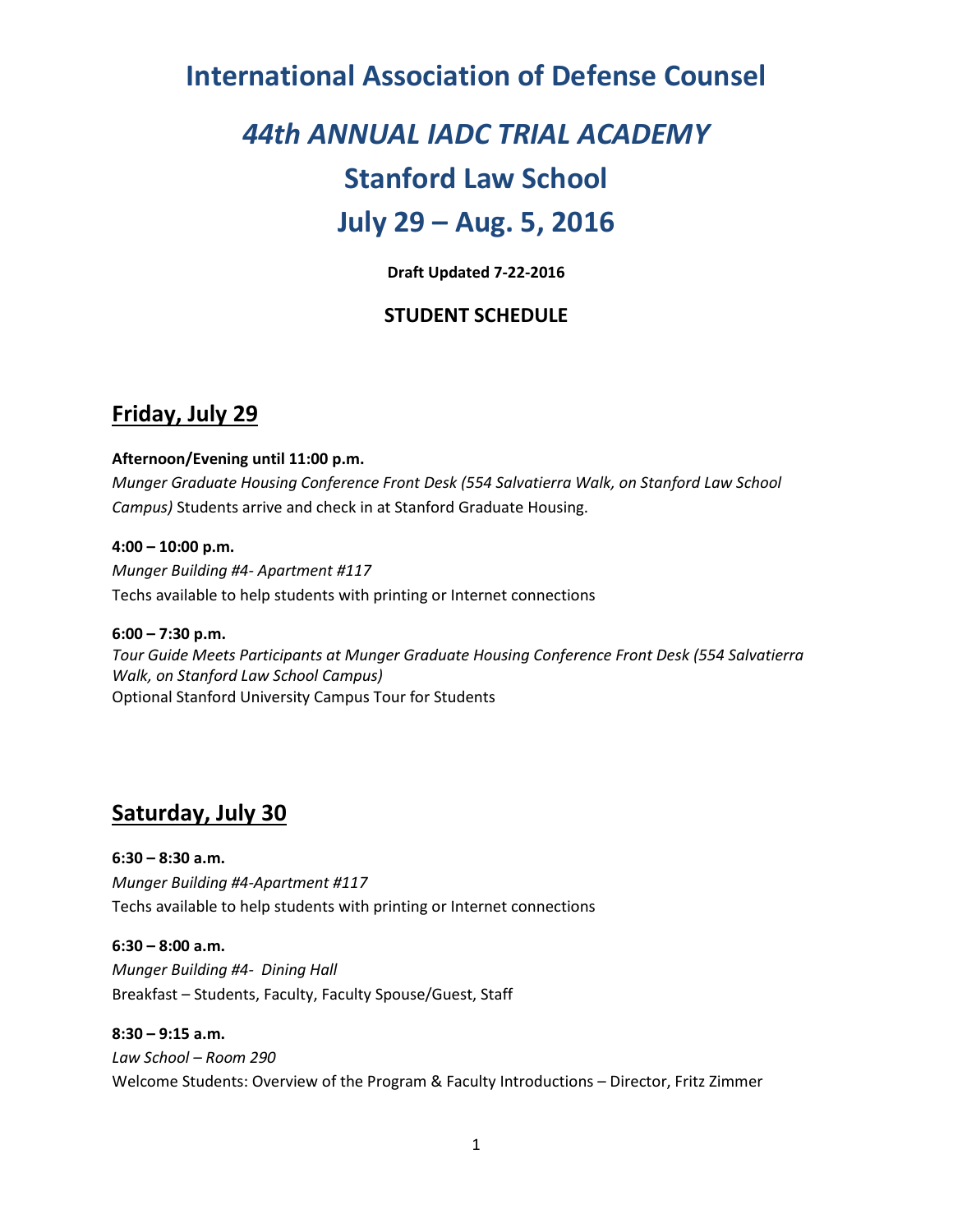#### **9:15 – 10:00 a.m.**

*Law School – Room 290* Presentation: *On Being Exceptional* Guest Speaker: Tripp Haston, IADC Past President, Bradley Arant Boult Cummings LLP, Birmingham, AL

#### **10:00 – 10:15 a.m.**

*Law School Breezeway* Break

#### **10:15 a.m. – 11:15 a.m.**

*Law School – Room 290* Presentation: Trial Technology Guest Speaker: Quentin F. Urquhart, Jr, IADC Past President, Irwin Fritchie Urquhart & Moore LLC, New Orleans, LA

#### **11:30 a.m. – 1:15 p.m.**

*Munger Building #4- Dining Hall* Lunch – Students, Faculty, Faculty Spouse/Guest, Staff (Students/Faculty sit with assigned group)

#### **1:30 – 3:00 p.m.**

*Law School – Room 290* Presentation: *Voir Dire Objectives and Techniques* Faculty Members: Bill McGowin and W. Curt Webb

**3:00 – 3:15 p.m.** *Law School Breezeway* Break

**3:15 – 3:45 p.m.** *Law School – Room 290* Presentation: Discussion of the Objectives of Opening Statements Faculty Members: Curt Webb, Rebecca Weinstein Bacon

#### **3:45 – 4:45 p.m.**

*Law School – Room 290* Opening Statements: Case: *Wilson v. Roe* Judge: Ray Mullady Plaintiffs' Counsel: Curt Webb Defense Counsel: Rebecca Weinstein Bacon Bailiff: Ken Murphy

**4:45 – 5:15 p.m.** *Law School – Room 290* Analysis of Opening Statements Director with assistance of Judge/Bailiff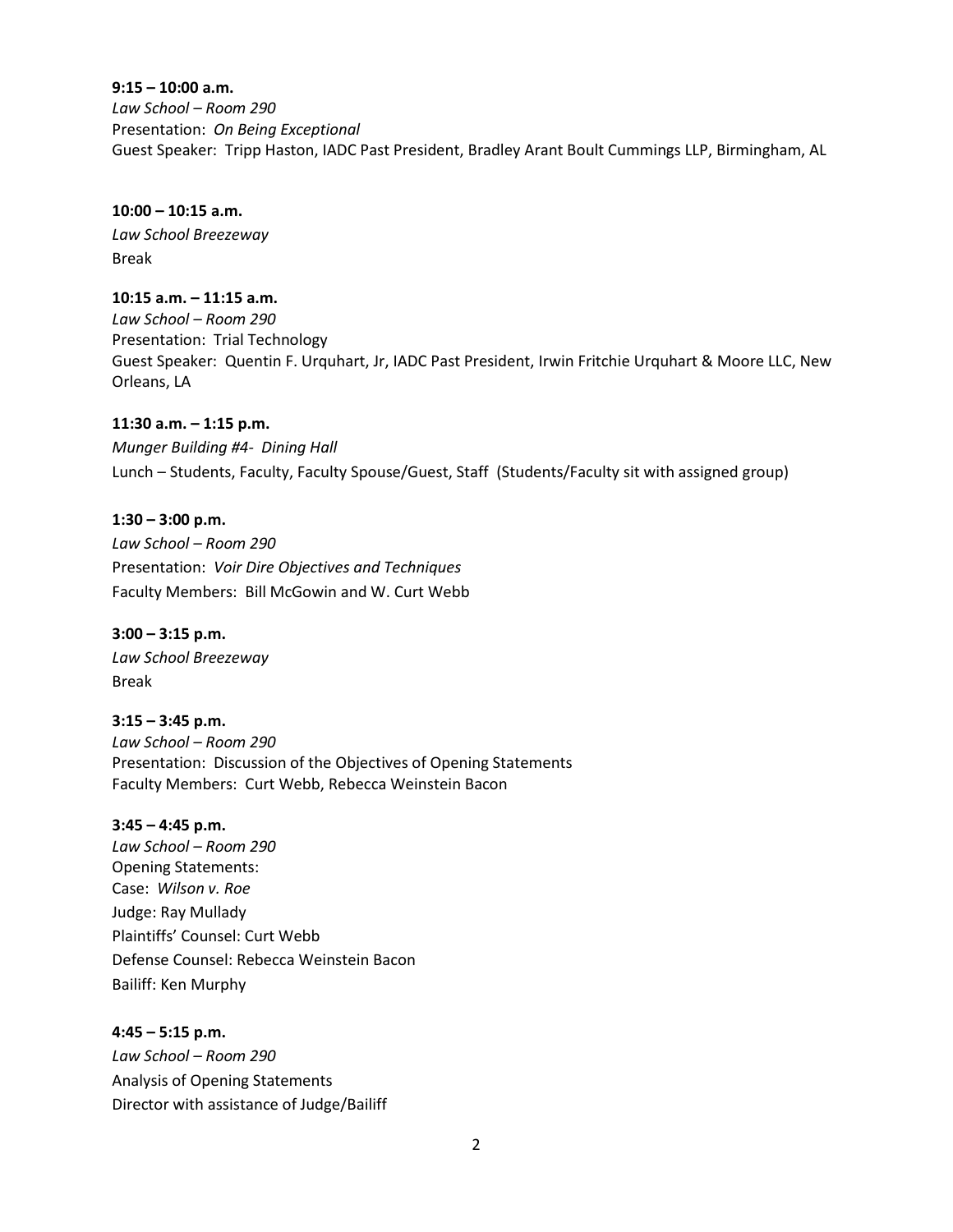#### **5:15 – 6:15 p.m.**

*Rehnquist Courtyard (Munger Graduate Housing)* Pre-Dinner Reception for Faculty, Faculty Spouse/Guest, Students, Staff

#### **6:15 – 7:30 p.m.**

*Rehnquist Courtyard (Munger Graduate Housing)* Get Acquainted Dinner (Barbecue/Grill Buffet). Students/Faculty sit together at assigned tables

#### **7:30 – 9:30 p.m.**

*Munger Building #4-Apartment #117* Techs available to help students with printing or Internet connections

## **Sunday, July 31**

#### **6:30 – 7:50 a.m.**

*Munger Building #4- Dining Hall* Breakfast – Faculty, Faculty Spouse/Guest, Students, Staff All Law School classrooms to be opened by Staff in the morning.

**6:30 – 8:30 a.m.** *Munger Building #4-Apartment #117* Techs available to help students with printing or Internet connections

**7:50 – 8:00 a.m.** *Law School – Room 290* Assemble in Courtroom

**8:00 – 9:00 a.m.** *Law School – Room 290* Presentation: *Silent Advocacy*, Guest Speaker: Chilton Davis Varner, King & Spalding, Atlanta, GA

**9:00 – 9:25 a.m.** *Law School – Room 290* Discussion of Objectives of Direct and Cross Examination of Lay Witnesses Faculty Members: Steve Vescovo, Molly Cherry

**9:25 – 9:40 a.m.** *Law School Breezeway* Break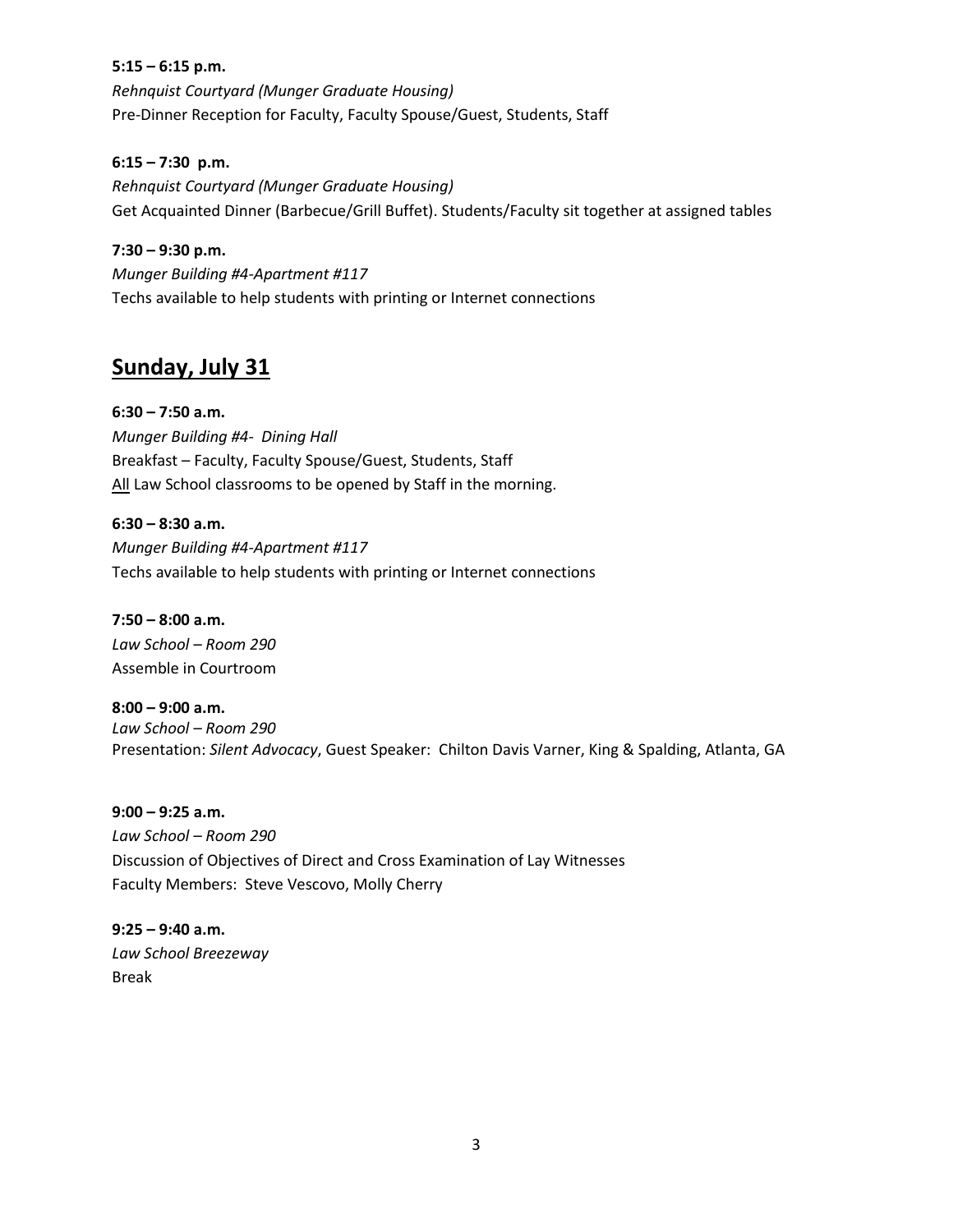#### **9:40 – 11:10 a.m.**

*Law School – Room 290* Direct and Cross Examination of Lay Witnesses (Debra and David Wilson)– Faculty Demonstration: Case: Wilson v. Roe Judge: Doc Schneider Plaintiffs' Counsel: Steve Vescovo Defense Counsel: Molly Cherry Bailiff: W. Curt Webb

**11:10 a.m. – 11:25 a.m.**

*Law School Breezeway* Break

**11:25 a.m. – 11:50 a.m.**

*Law School – Room 290* Analysis of Direct and Cross Examination of Lay Witnesses: Director with assistance of Judge/Bailiff

#### **11:50 a.m. – 12:45 p.m.**

*Law School – Room 290* 3 Demonstrations: Refreshing Recollection; Entering Exhibits; Impeachment; Rehabilitation Faculty: Chris Brown, Mark Cheffo, Karen Glickstein, Ray Mullady

**12:50 – 1:50 p.m.** *Munger Building #4- Dining Hall* Lunch for Faculty, Faculty Spouse/Guest, Students, Staff

**12:30 – 2:30 p.m.**

*Munger Building #4-Apartment #117* Techs available to help students with printing or Internet connections

**1:50 – 2:00 p.m.**

*Law School – Various Assigned Classrooms* Students Assemble in Groups

**2:00 – 5:00 p.m.**

*Law School Classrooms* Student Workshops on Opening Statements. Students break into 14 groups for individual presentations. All groups will be recorded. *See* Student Assignments.

**3:15 – 3:45 p.m.** *Law School Breezeway* Staggered breaks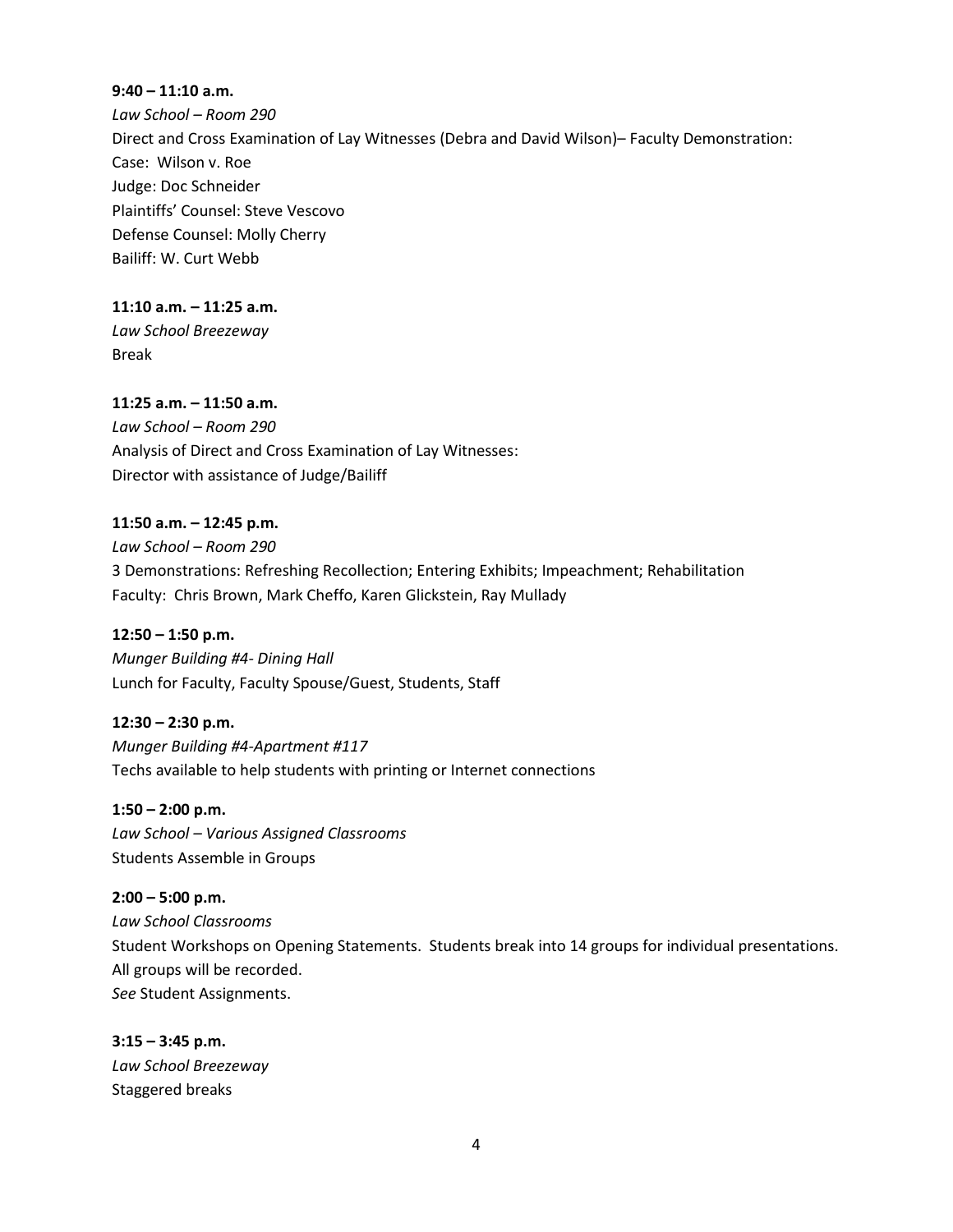**5:00 – 6:00 p.m.** *Crocker Gardens (Stanford Law School)* Reception – Faculty, Students, and Staff

**6:00 – 9:00 p.m.** *Various locations- Faculty Groups to Determine* Individual Faculty Group Dinners for students and faculty

### **Monday, August 1**

**6:30 – 7:50 a.m.** *Munger Building #4- Dining Hall Breakfast* Faculty, Faculty Spouse/Guest, Students, Staff

**7:50 – 8:00 a.m.** *Law School – Room 290* Assemble in Courtroom

**8:00 – 9:00 a.m.** *Law School – Room 290* Presentation: *If I'd Only Known…Practical Tips for Trial Lawyers* Guest Speaker: Craig Thompson, Venable LLP., Baltimore, MD

**9:00 – 9:30 a.m.** *Law School – Room 290* Discussion of Objectives of Direct and Cross Examination of Medical Expert Witnesses Faculty Members: Lyn Pruitt, Mark Cheffo

**9:30 – 9:45 a.m.** *Law School Breezeway* Break

#### **9:45 a.m. – 11:00 a.m.**

*Law School – Room 290* Faculty Demonstration: Direct and Cross-Examination of the Plaintiff's Neurology Expert (Dr. William Jason) Played by Dr. Stuart Pickel, St. Francis Memorial Hospital, San Francisco, CA Case: *Wilson v. Roe* Judge: Curt Webb Plaintiffs' Counsel: Lyn Pruitt Defense Counsel: Mark Cheffo Bailiff: Molly Cherry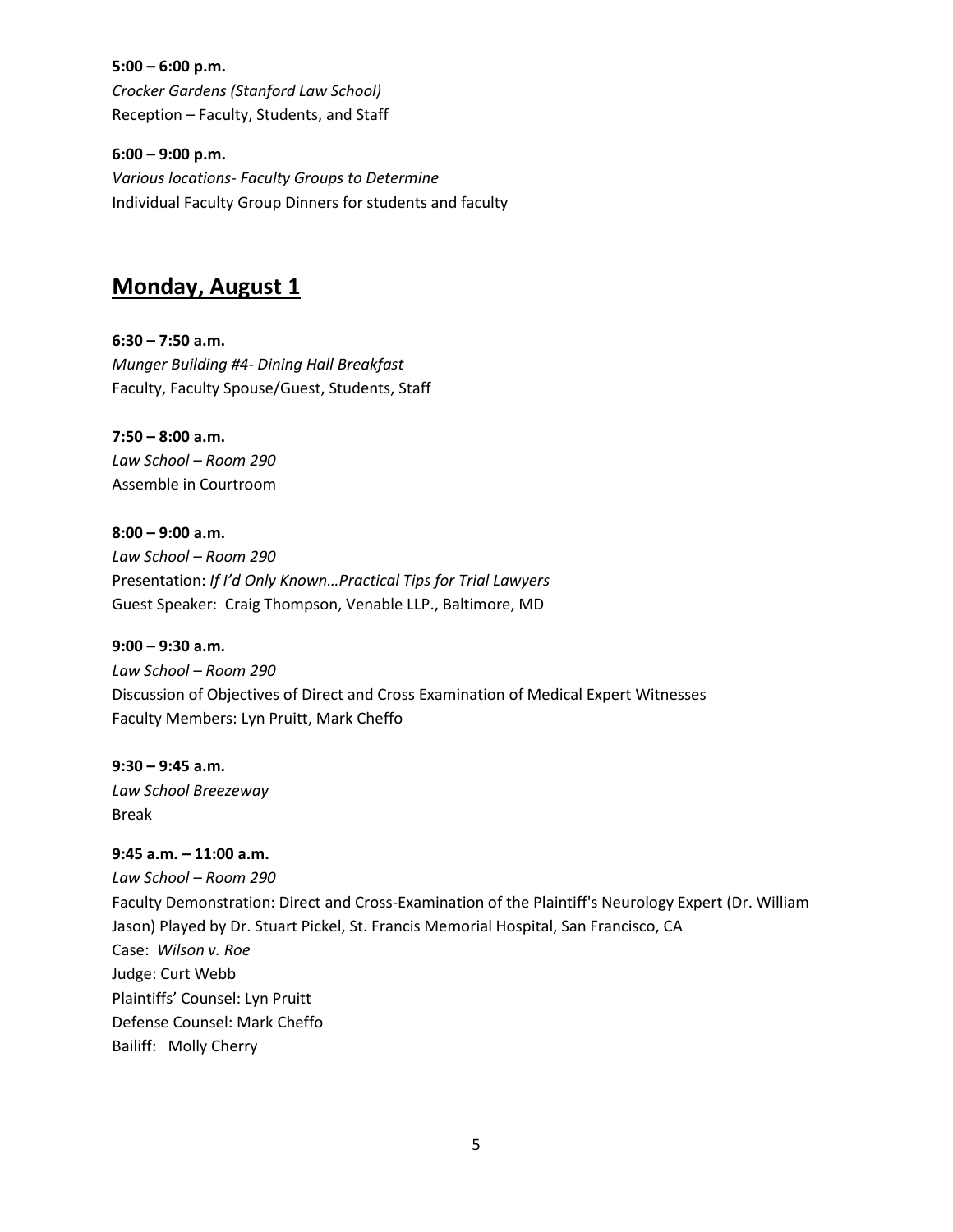#### **11:00 – 11:30 a.m.**

*Law School – Room 290* Analysis of Direct and Cross Examination of Medical Expert Witness Demonstration Director with assistance of Judge/Bailiff

#### **12:00 – 2:00 p.m.**

*Munger Building #4- Apartment #117* Techs available to help students with printing or Internet connections

#### **11:40 a.m. – 1:00 p.m.**

*Munger Building #4- Dining Hall* Lunch – Faculty, Faculty Spouse/Guest, Students, Staff Student Preparation of Witnesses - Gorman Case

*Student #3 in Groups 8‐14 conducting a direct exam with Harvey Gorman will have an opportunity to prepare the witness beginning at 12:00 p.m. in the lunchroom. Student #3 should look for a table sign in the lunchroom with their name on it.* 

#### **1:00 – 2:00 p.m.**

*Law School Classrooms* Student Preparation of Witnesses - Hertz & Gorman Cases *Student #2 in Groups 1‐7 conducting a direct exam with Harvey Gorman will prepare their witness at 1:00 p.m. in their classroom. Students in groups 1-14 conducting a direct examination of Margaret Hertz or Phil Aycup will prepare their witness beginning at 1:00 p.m. or 1:30 p.m. in their classroom. Please see "Student Assignments" document for specific details and videographer for assistance.* 

#### **2:00 – 5:00 p.m.**

*Law School Classrooms* Student Workshop on Direct and Cross Examination of Lay Witnesses and Introduction of Exhibits. Students break into 14 groups for individual presentations. All groups will be recorded. *See* Student Assignments

**3:00 – 3:30 p.m.** *Law School Breezeway* Break

#### **5:00 – 8:00 p.m.**

*Law School Classrooms*

Faculty/Student Review and Critique of Videos. Opening Statements and First Day of Direct and Cross Examinations (Student time slots will be approximately 20 minutes and arranged with the faculty.)

#### **Evening**

Students – Dinner on Own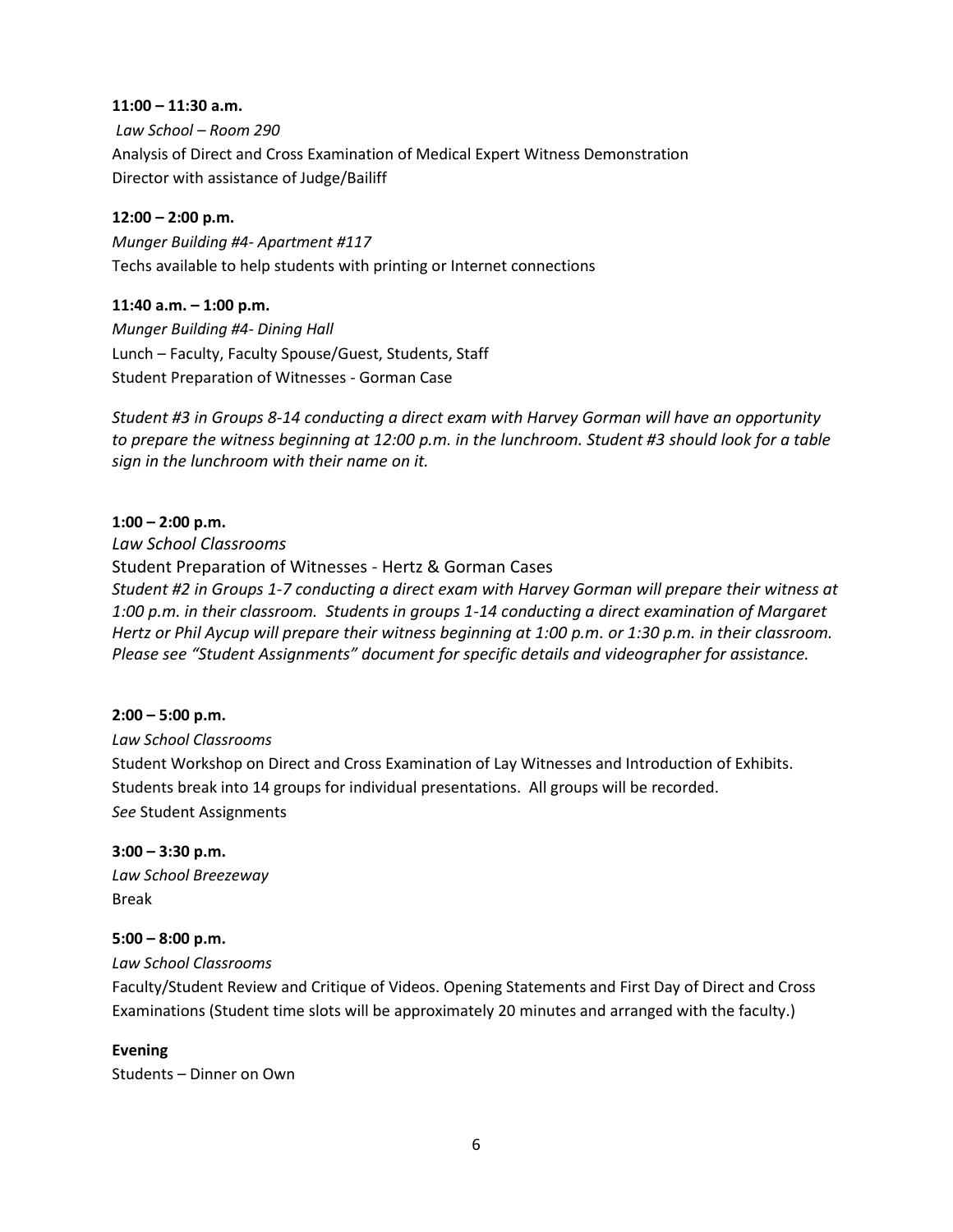## **Tuesday, August 2**

**6:30 – 7:50 a.m.** *Munger Building #4- Dining Hall* Breakfast – Faculty, Faculty Spouse/Guest, Students, Staff

**7:50 – 8:00 a.m.**  *Law School – Room 290* Students and Faculty assemble in Courtroom

**8:00 – 9:00 a.m.** *Law School – Room 290* Discussion of Diversity for Trial Lawyers Faculty: Rebecca Weinstein Bacon, Molly Cherry, Wendy May, Ken Murphy

**9:00 – 9:25 a.m.** *Law School – Room 290* Discussion of the Objectives of Direct and Cross Examination of Plaintiff's Engineering Expert Demonstration Faculty Members: Bill McGowin, Chris Brown

**9:25 – 9:40 a.m.** *Law School Breezeway* Break

## **9:40 – 10:55a.m.**  *Law School – Room 290* Faculty Demonstration of the Direct and Cross Examination of Plaintiff's Engineering Expert (Arthur Steele) Played by Roger L. McCarthy, McCarthy Engineering, LLC, Palo Alto, CA Case: *Wilson v. Roe* Judge: Wendy May Plaintiffs' Counsel: Bill McGowin Defense Counsel: Chris Brown Bailiff: Mark Cheffo

**10:55 – 11:10 a.m.** *Law School – Room 290* Analysis of the Faculty Demonstration Director with assistance of Judge/Bailiff

**11:10 a.m. – 12:05 p.m.** *Law School – Room 290* Discussion of Trial Objections and Preserving the Record for Appeal Faculty Members: Doc Schneider, Curtis Ott, Steve Vescovo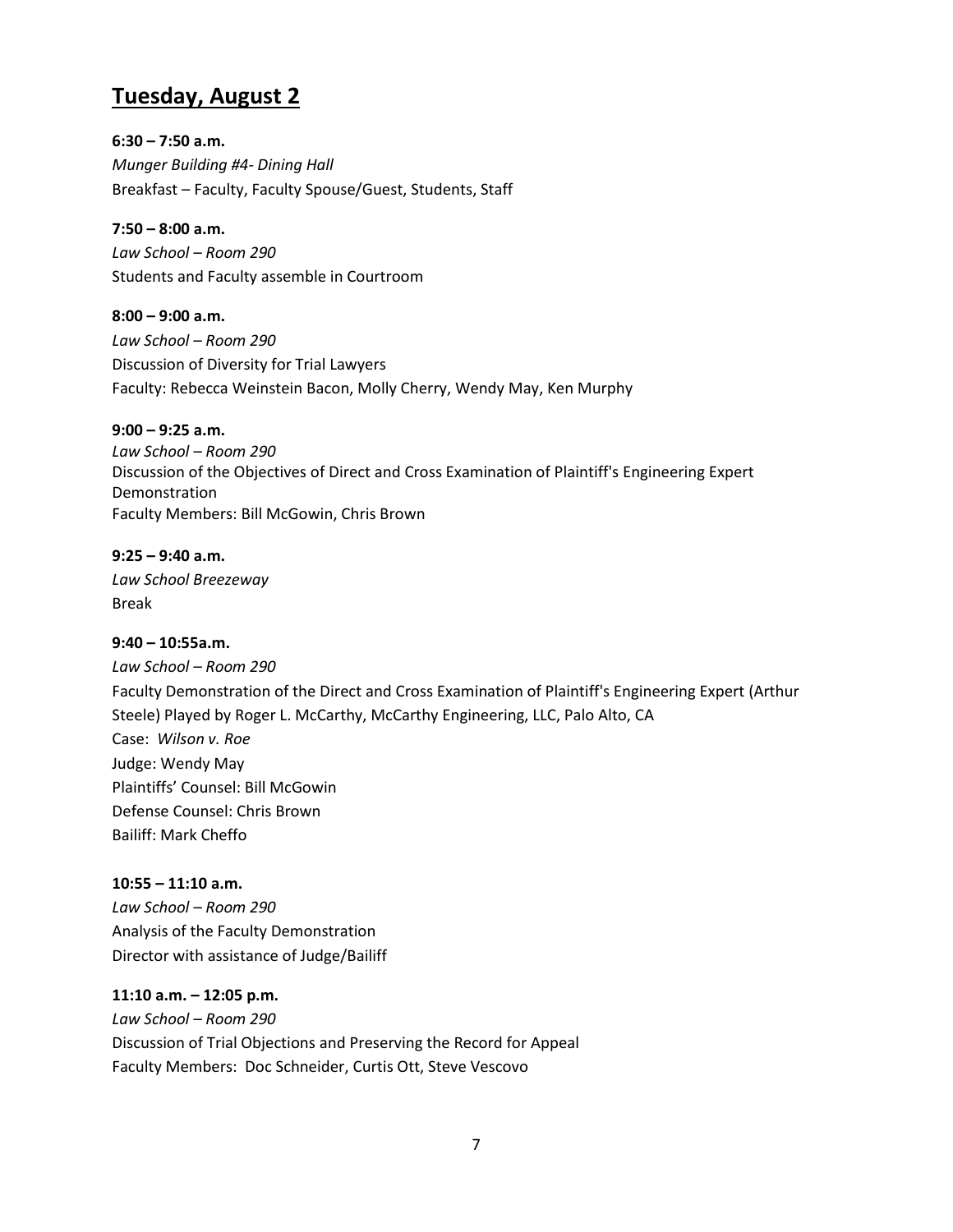#### **12:00 – 2:00 p.m.**

*Munger Building #4- Apartment #117* Techs available to help students with printing or Internet connections

#### **12:10 – 1:00 p.m.**

*Munger Building #4- Dining Hall* Lunch – Faculty, Faculty Spouse/Guest, Students, Staff Student preparation of Witnesses –Gorman Case *Student #5 in Groups 8‐14 conducting a direct exam with Harvey Gorman will have an opportunity to prepare the witness beginning at 12:00 p.m. in the lunchroom. Student #5 should look for a table sign in the lunchroom with their name on it.* 

#### **1:00 – 2:00 p.m.**

*Law School Classrooms* Student preparation of Witnesses – Hertz &Gorman Cases *Student #4 in Groups 1‐7 conducting a direct exam with Harvey Gorman will prepare their witness at 1:00 p.m. in their classroom. Students in groups 1-14 conducting a direct examination of Margaret Hertz or Phil Aycup will prepare their witness beginning at 1:00 p.m. in their classroom. Please see "Student Assignments" document for details and videographer for assistance.* 

#### **2:00 – 5:00 p.m.**

*Law School Classrooms*

Student Workshop on Direct & Cross-Examination of Lay Witnesses and Introduction of Exhibits. Students break into 14 groups for individual presentations. All groups will be recorded. *See* Student Assignments.

#### **3:00-3:30 p.m.**

*Law School Breezeway* Staggered breaks

#### **Evening**

Students – Dinner on Own

## **Wednesday, August 3**

**6:30 – 7:50 a.m.** *Munger Building #4- Dining Hall* Breakfast – Faculty, Faculty Spouse/Guest, Students, Staff

**7:50 – 8:00 a.m.** *Law School – Room 290* Assemble in Courtroom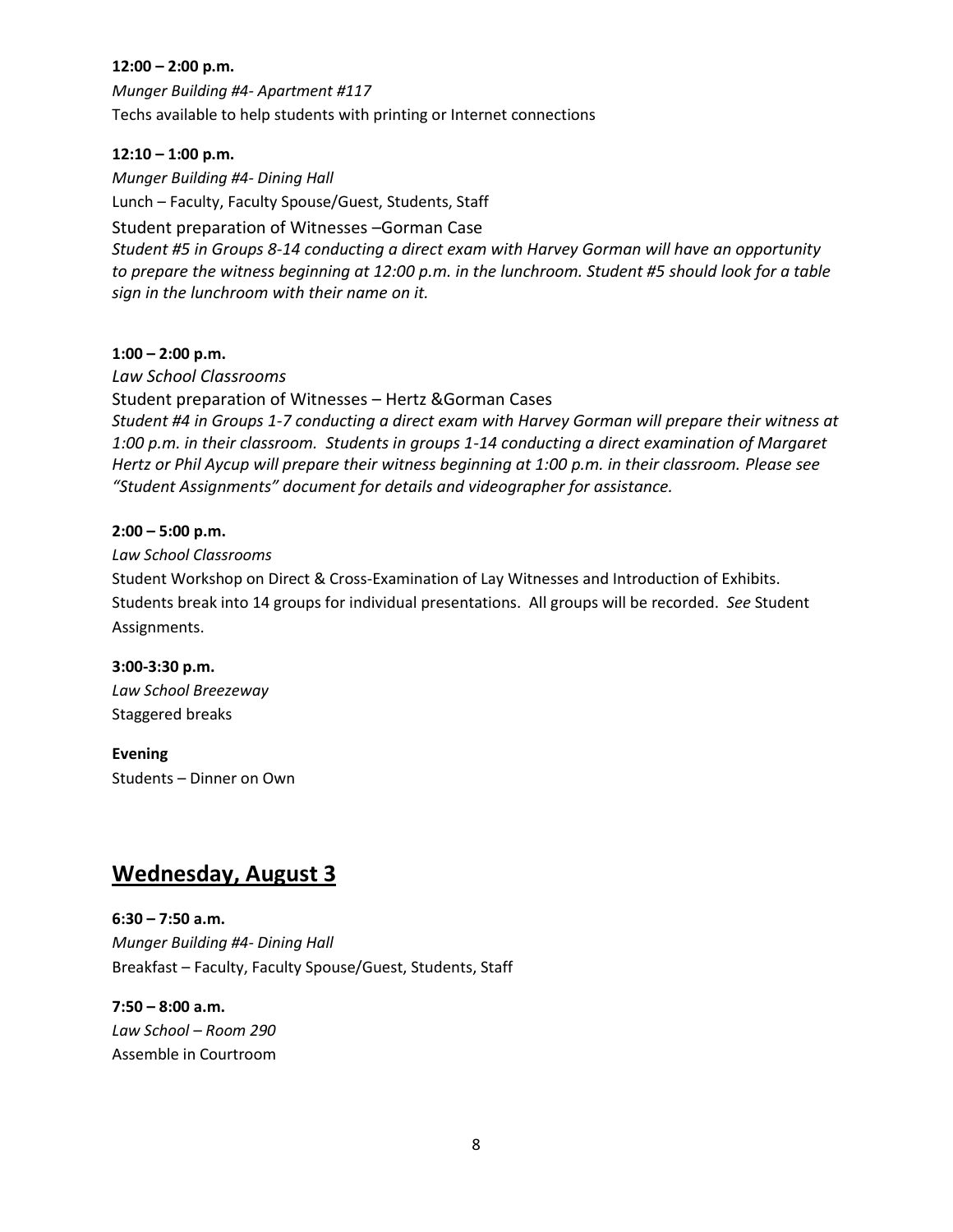**8:00 – 8:30 a.m.** *Law School – Room 290* Discussion of the Objectives of the Direct and Cross Examination of Plaintiff's Economist Faculty Members: Karen Glickstein, Curtis Ott

#### **8:30 – 9:30 a.m.**

*Law School – Room 290* Faculty Demonstration of the Direct and Cross of Plaintiffs' Economist Expert (J. Smith), Steve Rosenthal, RGL Forensics, San Francisco, CA Judge: Chris Brown Plaintiffs': Karen Glickstein Defendant's: Curtis Ott Bailiff: Bill McGowin

**9:30 – 10:00 a.m.** *Law School – Room 290* Analysis of the Exercise Director with assistance of Judge/Bailiff

**10:00 – 10:15 a.m.** *Law School Breezeway* Break

**10:15 a.m. – 11:45 a.m.** *Law School – Room 290* Ethics/Professional Responsibility Presentation- Mark S. Olson, Fox Rothschild LLP, Minneapolis, MN

**12:00 – 2:00 p.m.** *Munger Building #4- Apartment #117* Techs available to help students with printing or Internet connections

**11:50 a.m. – 1:00 p.m.** *Munger Building #4- Dining Hall*

Lunch – Faculty, Faculty Spouse/Guest, Students, Staff

Medical Expert Witness Prep at Lunch Tables Groups 1‐7: Student #6 Medical Expert Witness Prep *(#6 Student should look for table sign in the lunchroom to find witness)* 

*1:00 – 2:00 p.m. Law School Classrooms* Medical Expert Witness Prep Groups 1‐7: Student # 4 Medical Expert Witness Prep at 1:00 p.m. in your classroom (*see videographer for assistance*). Student # 7 Medical Expert Witness Prep at 1:30 p.m. in your classroom (*see videographer for assistance*).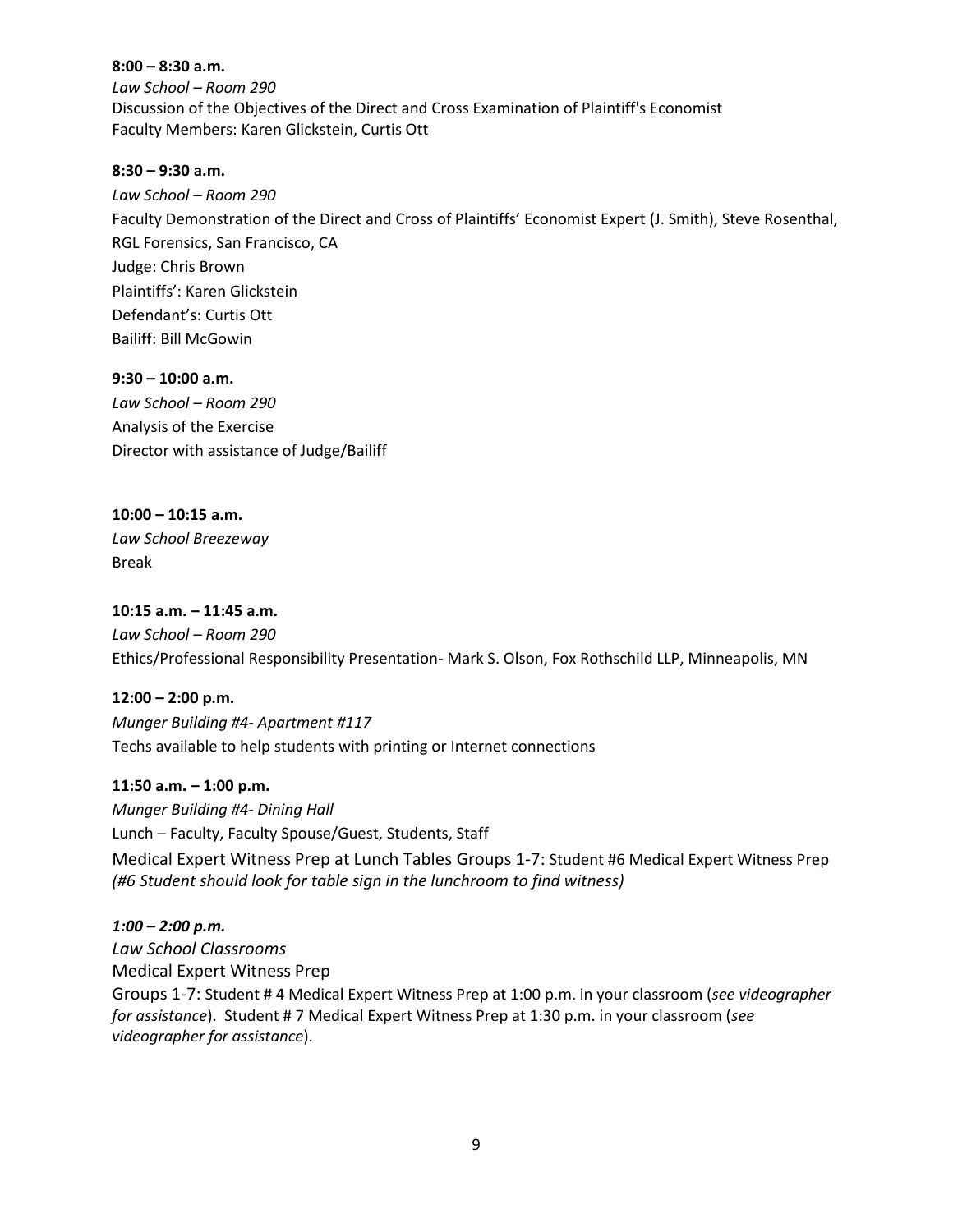#### **2:00 – 5:00 p.m.**

*Law School Classrooms Groups* 1-7: Student Workshop on Direct and Cross-Examination of Medical Expert Witnesses. Groups 8-14: Student Workshop on Cross-Examination of Economic Expert Witnesses All groups will be recorded. *See* Student Assignments.

#### **3:00 – 3:30 p.m.**

*Law School Breezeway* Staggered Break

#### **5:00 – 8:00 p.m.**

*Law School Classrooms* Faculty/Student Review and Critique of Videos on Direct and Cross-Examination of Lay Witnesses, Medical and Economic Experts. (Student time slots will be approximately 20 minutes and arranged with the faculty.)

## **Thursday, August 4**

**6:30 – 7:50 a.m.** *Munger Building #4- Dining Hall* Breakfast – Faculty, Faculty Spouse/Guest, Students, Staff

**7:50 – 8:00 a.m.** *Law School – Room 290* Assemble in Courtroom

**8:00 – 8:30 a.m.** *Law School – Room 290* Discussion of the Objectives of Direct and Cross Examination of the Defense Toxicologist Faculty Members: Ken Murphy, Ray Mullady

**8:30 – 9:45 a.m.**

*Law School – Room 290* Faculty Demonstration of the Direct and Cross Examination of the Defense Toxicologist (Dr. D. Towe) Played by Dr. Angela Perez, Supervising Health Scientist, Cardno ChemRisk, San Francisco, CA Judge: Rebecca Weinstein Bacon Defendant: (direct) Ray Mullady Plaintiffs: (cross) Ken Murphy Bailiff: Steve Vescovo

**9:45 – 10:15 a.m.** *Law School – Room 290* Analysis of the Exercise Director with assistance of Judge/Bailiff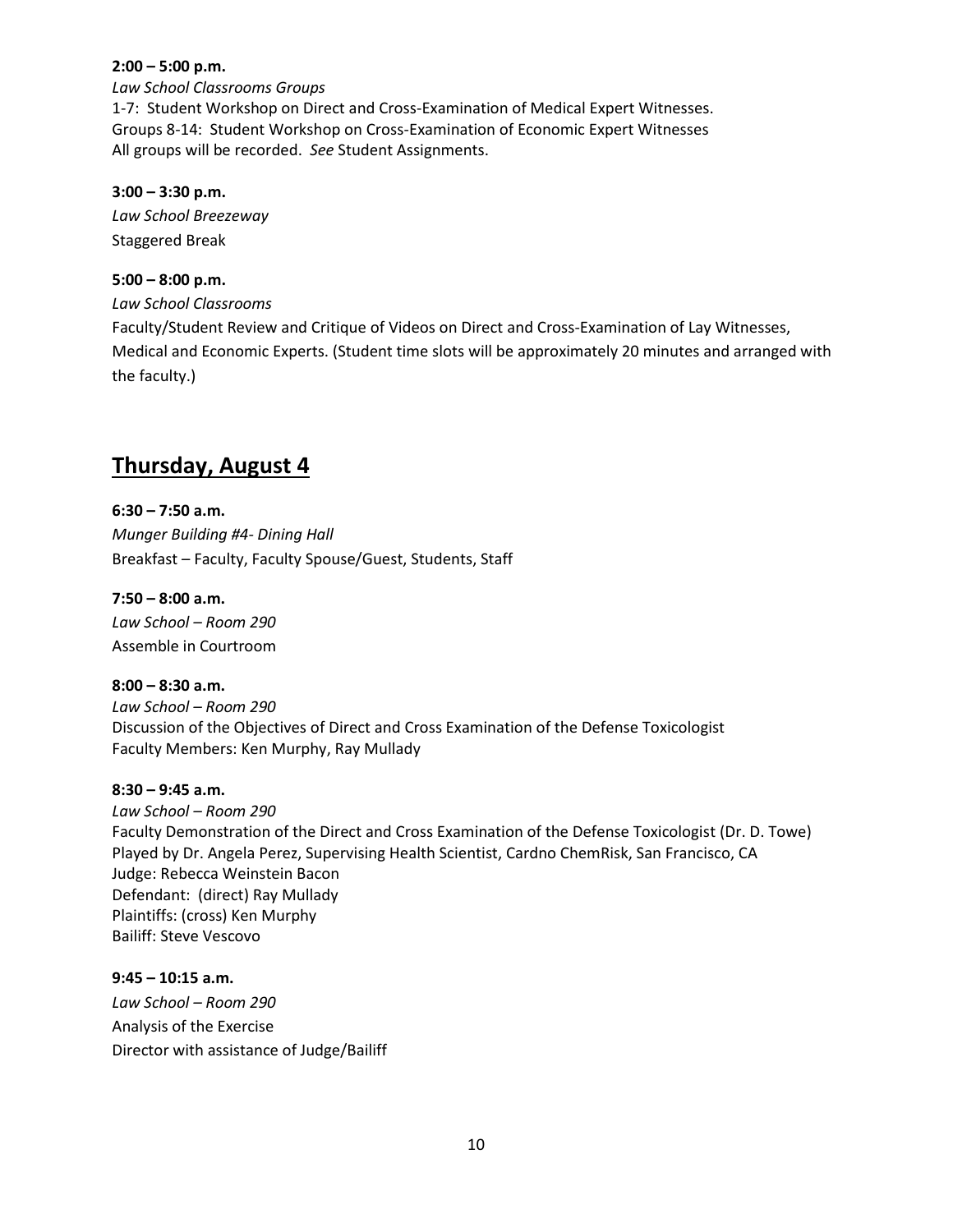**10:15 – 10:30 a.m.** *Law School Breezeway*

Break

**10:30 – 11:00 a.m.** *Law School – Room 290* Discussion of the Objectives of Closing Argument Faculty Members: Wendy May, Doc Schneider

#### **11:00 a.m. – 12:15 p.m.**

*Law School – Room 290* Faculty Demonstration of Closing Arguments Judge: Karen Glickstein Plaintiffs: Wendy May Defendant: Doc Schneider Bailiff: Curtis Ott

**12:15 – 12:45 p.m.**

*Law School – Room 290* Analysis of the Exercise Director with assistance of Judge/Bailiff

**12:45 – 2:45 p.m.**

*Munger Building #4- Apartment #117* Techs available to help students with printing or Internet connections

**12:45 – 1:45 p.m.** *Munger Building #4- Dining Hall*

Lunch – Faculty, Faculty Spouse/Guest, Students, Staff

Medical Expert Witness Prep at Lunch Tables Groups 8‐14: Student # 2‐Medical Expert Witness Prep (*Student #2 should look for table sign in the lunchroom for witness)* 

**1:45 – 2:45 p.m.**

*Law School Classrooms* Medical Expert Witness Prep in Classrooms

Groups 8‐14: Student # 6 Medical Expert Witness Prep at 1:45 p.m. in your classroom (*see videographer for assistance*). Student # 7 Medical Expert Witness Prep at 2:15 p.m. in your classroom (*see videographer for assistance*).

#### **2:45 – 5:45 p.m.**

*Law School Classrooms* Groups 1-7: Student Workshop on Cross-Examination of Economic Expert Witnesses Groups 8-14: Student Workshop on Direct and Cross Examination of Medical Expert Witnesses. All groups will be recorded. *See* Student Assignments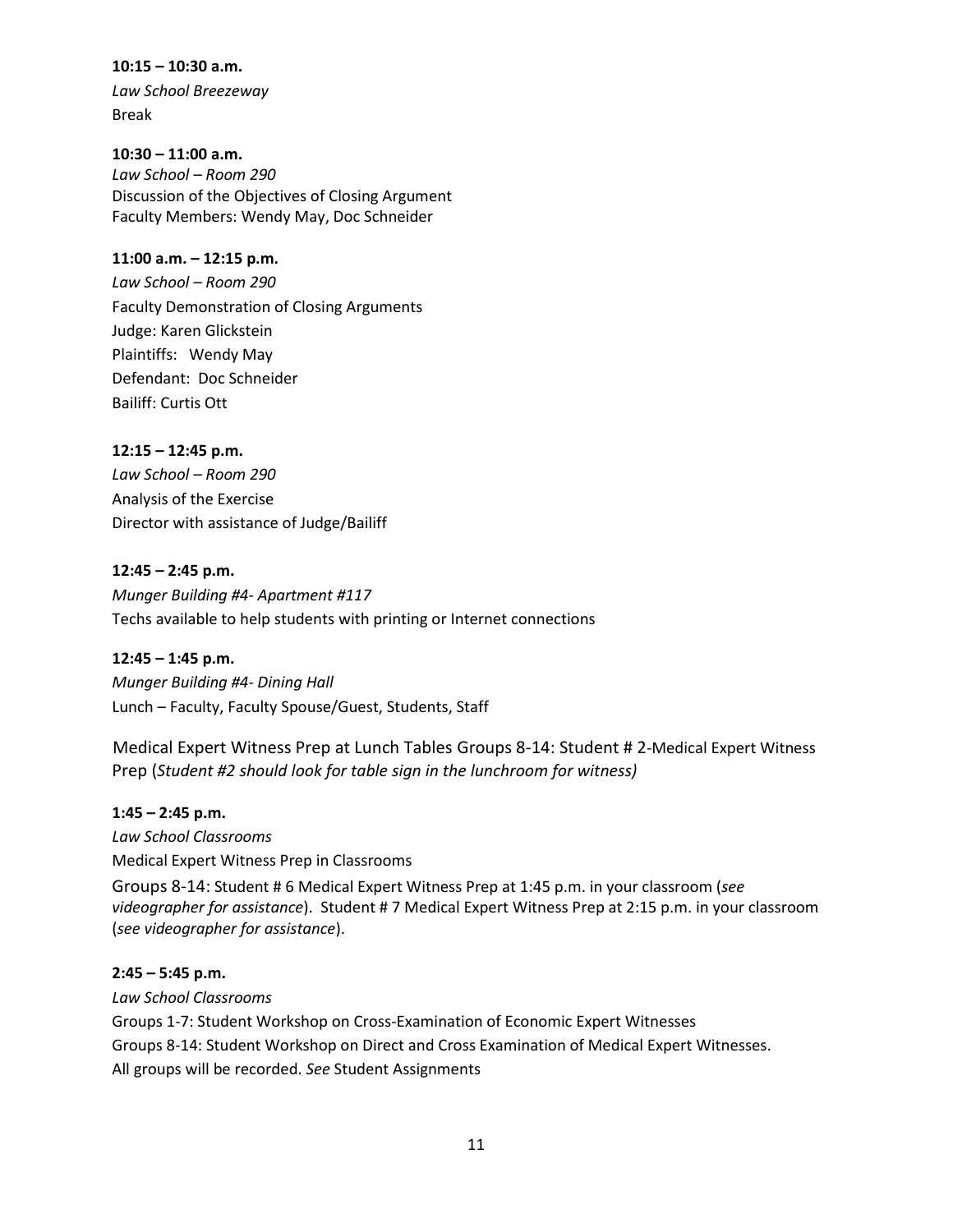**3:45 – 4:15 p.m.** *Law School Breezeway* Staggered Break

**6:00 – 7:00 p.m.** *Faculty Club* (Stanford University Campus) Closing Reception – IADC President, Faculty, Faculty Spouse/Guest, Students, Economist Expert Witnesses (RGL), Staff

**7:00 – 9:00 p.m.** *Faculty Club* (Stanford University Campus*)* Closing Dinner – President's Remarks, Director's Remarks, Faculty Remarks, Director- Elect's Remarks

## **Friday, August 5**

**6:30 – 7:50 a.m.** *Munger Building #4- Dining Hall* Breakfast – Faculty, Faculty Spouse/Guest, Students, Staff

**7:50 – 8:00 a.m.** *Law School Classrooms* Assemble in Classrooms

**8:00 a.m. – 10:00 a.m.** *Law School Classrooms* Student Workshops on Closing Arguments

Students break into 14 groups for individual presentations. All groups will be recorded. *See* Student Assignments.

**10:00 – 10:30 a.m.** *Law School Breezeway* Refreshment Break Open

**10:15 a.m. – 12:00 p.m.** *Law School Classrooms* Faculty/Student Final Video Review and Critique: Closing Arguments

**11:00 a.m. – 12:30 p.m.** *Munger Building #4- Dining Hall* Lunch Open – Faculty, Faculty Spouse/Guest, Students, & Staff

**Student Departures- Various times in the afternoon** *Munger Conference Front Desk (554 Salvatierra Walk)*  Students must check-out of Graduate Housing by 12:00 Noon